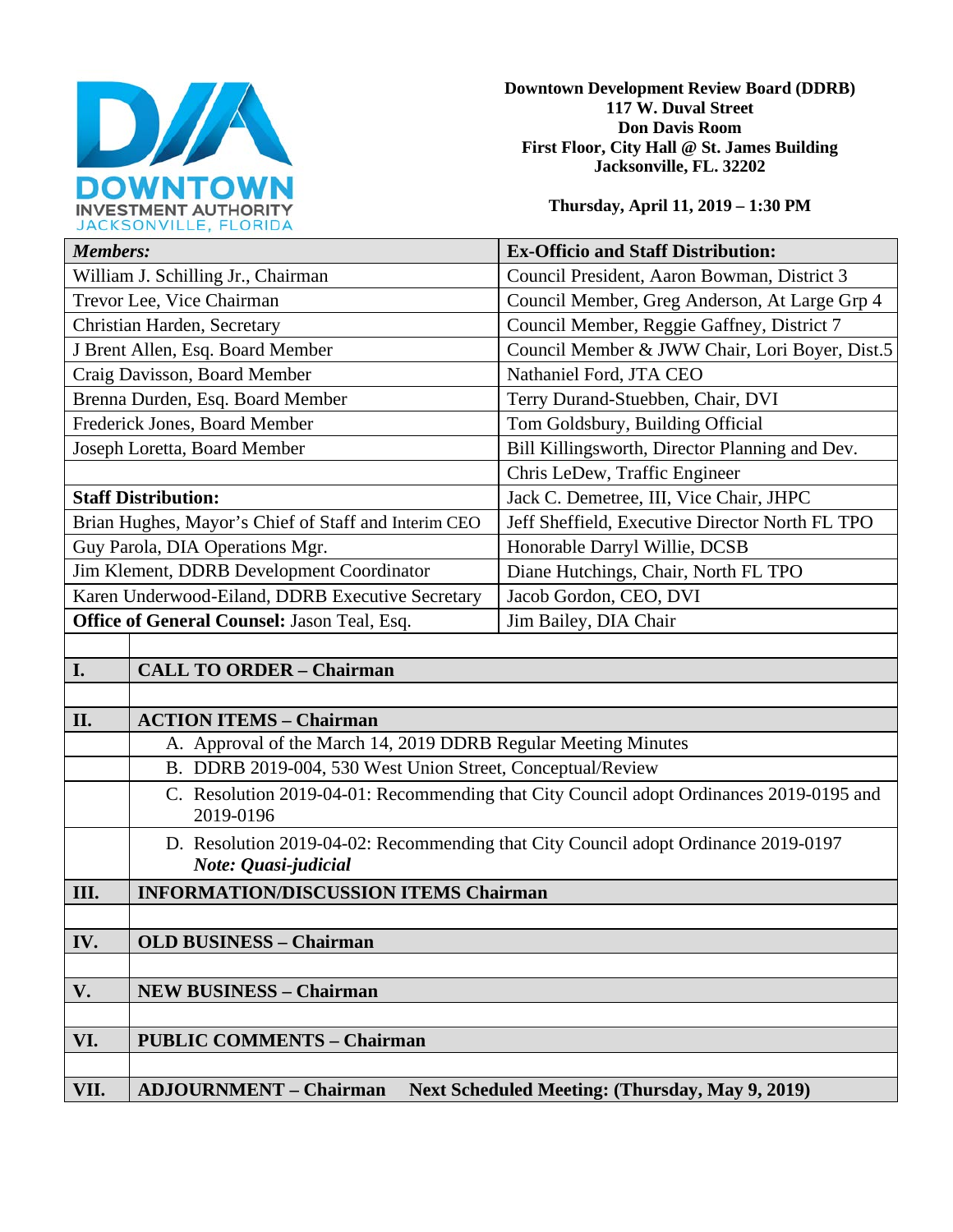

**Downtown Development Review Board (DDRB) City Hall at St. James Building, 117 W. Duval Street 1st Floor, Don Davis Room Jacksonville, FL. 32202** *Thursday, April 11, 2019 - 1:30 p.m.*

# *MEETING* **MINUTES**

**Board Members Present:** B. Schilling, Chair; T. Lee, Vice Chair; J. Brent Allen, Esq.; C. Davisson; B. Durden, Esq.; and J. Loretta

**Board Members Not Present:** C. Harden, Secretary and Frederick Jones

**DIA Staff Present:** Guy Parola, Operations Manager, Karen Underwood-Eiland, Executive Assistant

**Representing Office of the Mayor:** Dr. Johnny Gaffney

**Representing Office of City Council:** Greg Anderson and Lori Boyer, District 5

**Representing Office of General Counsel:** Jason Teal, Esq.

### **I. CALL TO ORDER**

### **Meeting Convened: 1:30 p.m.**

Chairman Schilling called the meeting to order at 1:30 p.m., and the members identified themselves for the record.

Chairman Schilling asked anyone wishing to speak on a particular project to complete a public speaker card and to provide them to Karen. He also reminded Board Members to disclose any ex-parte communication with any of the applicants presenting projects today or conflicts of interest prior to the item being addressed by the Board.

# **II. ACTION ITEMS**

### **A. APPROVAL OF THE MARCH 14, 2019 DDRB MEETING MINUTES.**

# **A MOTION WAS MADE BY BOARD MEMBER ALLEN AND SECONDED BY BOARD MEMBER LORETTA TO APPROVE THE MARCH 14, 2019, DDRB MINUTES.**

**THE MOTION PASSED UNANIMOUSLY 6-0-0.**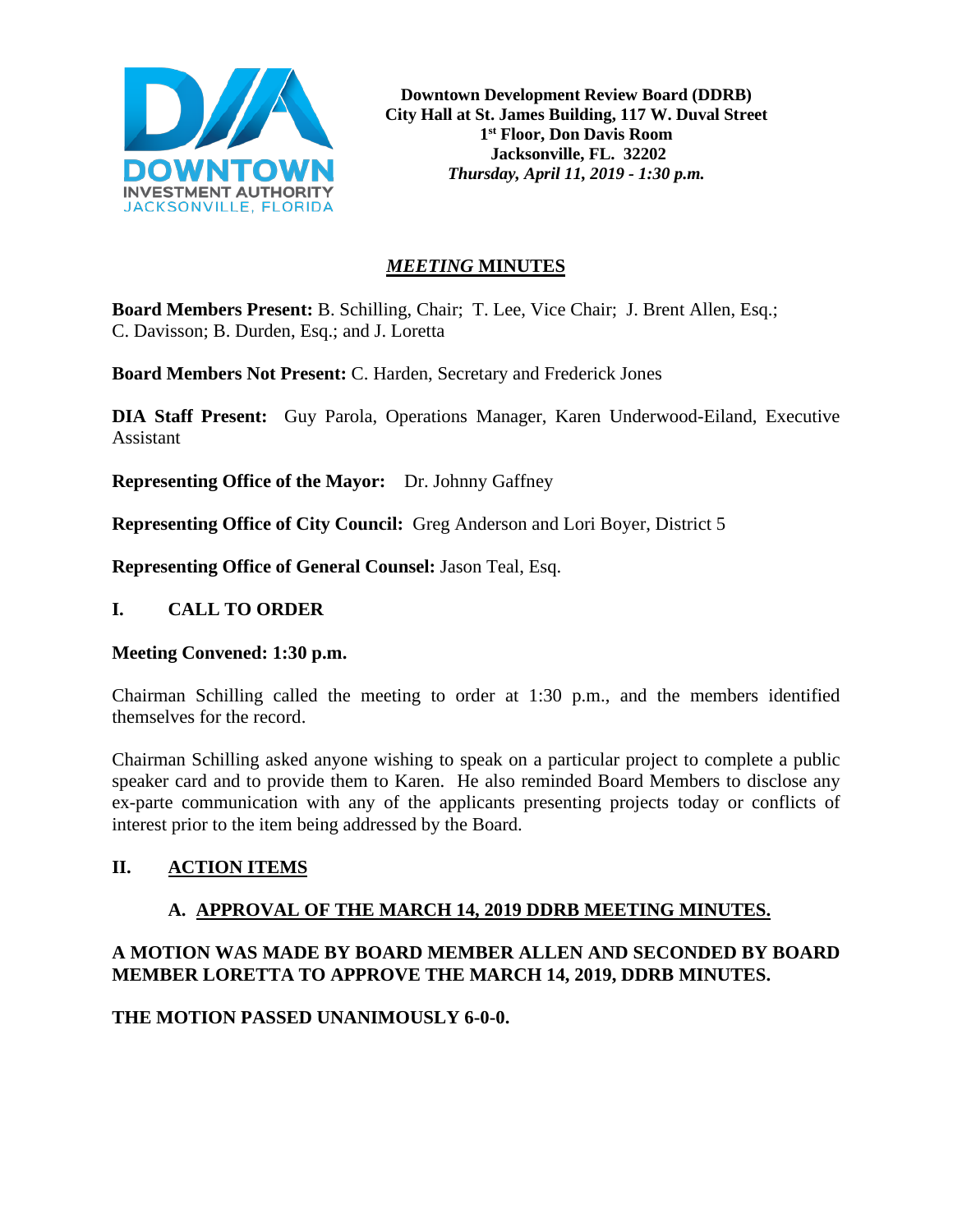### **B. RESOLUTION 2019-04-01: RECOMMENDING THAT CITY COUNCIL ADOPT ORDINANCES 2019-0195 AND ORDINANCE 2019-0196**

### **RESOLUTION 2019-04-01**

**A RESOLUTION OF THE DOWNTOWN DEVELOPMENT AND REVIEW BOARD RECOMMENDING TO CITY COUNCIL THAT THEY ADOPT ORDINANCES 2019-0195 AND 2019-0196; FINDING THAT THE ORDINANCES ARE CONSISTENT WITH AND IN FURTHERANCE OF THE NORTH BANK AND SOUTHSIDE COMMUNITY REDEVELOPMENT AREA PLANS; FINDING THAT THE ORDINANCES ARE CONSISTENT WITH AND IN FURTHERANCE OF THE CITY OF JACKSONVILLE 2030 COMPREHENSIVE PLAN; PROVIDING FOR AN EFFECTIVE DATE.**

Guy Parola reported that a lunch and learn was held December 18, 2018 regarding the development guidelines updates.

Council Member Boyer provided a presentation of the Downtown Overlay Update to the Board.

**A MOTION WAS MADE BY BOARD MEMBER LORETTA AND SECONDED BY BOARD MEMBER ALLEN APPROVING RESOLUTION 2019-04-01 TO ADOPT ORDINANCE 2019-0195 TEXT AMENDMENT TO THE COMPREHENSIVE PLAN, THE TRANSPORTATION ELEMENT.** 

### **THE MOTION PASSED 5-0-1(Member Davisson Abstaining)**

Ordinance 2019-0196 effectuates the changes to the Downtown Development Standards

**A MOTION WAS MADE BY BOARD MEMBER LORETTA AND SECONDED BY BOARD MEMBER DURDEN APPROVING RESOLUTION 2019-04-01 TO ADOPT ORDINANCE 2019-196 UPDATE OF THE DOWNTOWN ZONING OVERLAY.**

**THE MOTION PASSED 5-0-1 (Member Davisson Abstaining)**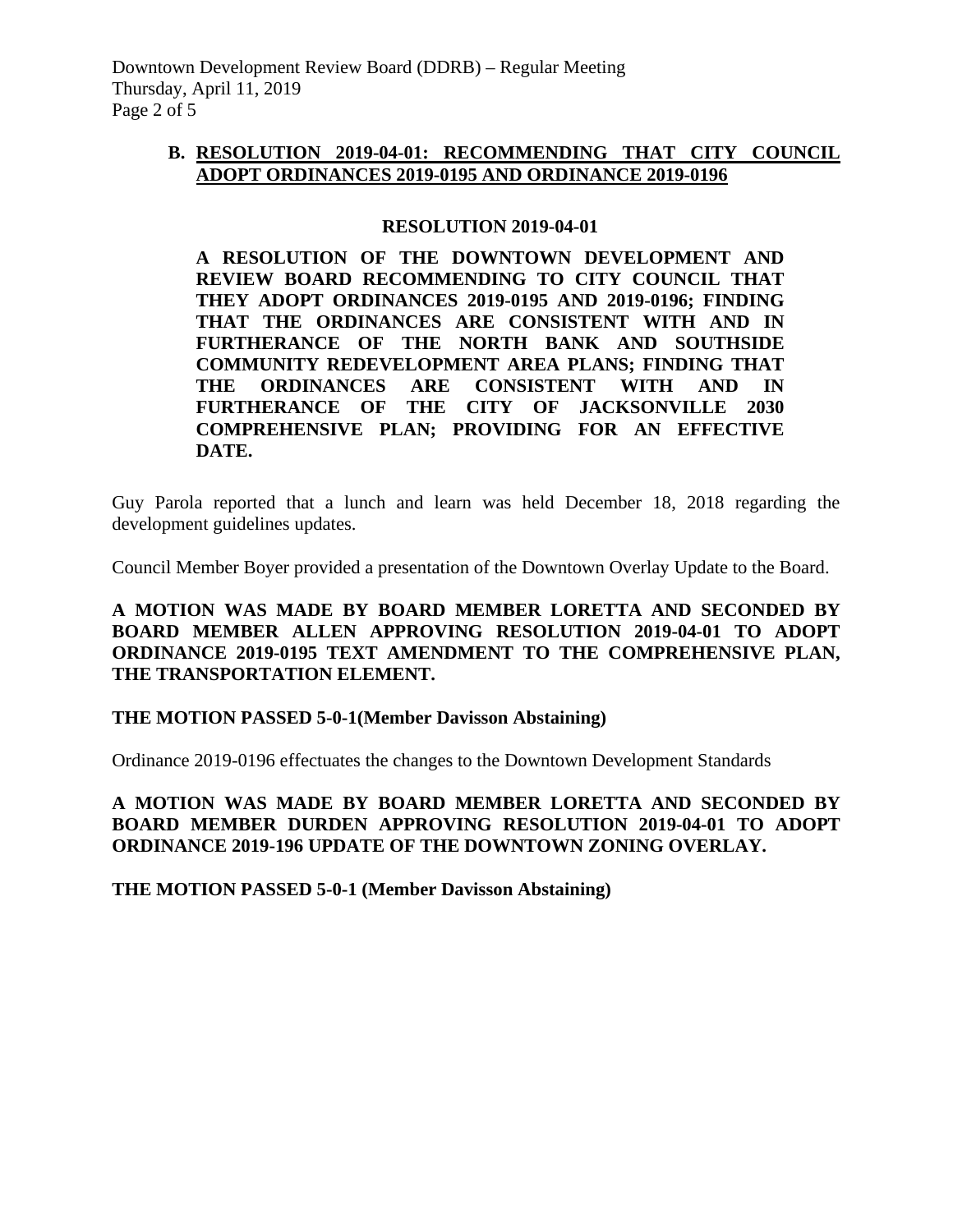# **C. RESOLUTION 2019-04-02: RECOMMENDING THAT CITY COUNCIL ADOPT ORDINANCE 2019-0197:** *NOTE: QUASI JUDICIAL*

### **RESOLUTION 2019-04-02**

**A RESOLUTION OF THE DOWNTOWN DEVELOPMENT AND REVIEW BOARD RECOMMENDING TO CITY COUNCIL THAT THEY ADOPT ORDINANCE 2019-0197; FINDING THAT THE ORDINANCE IS CONSISTENT WITH AND IN FURTHERANCE OF THE NORTH BANK AND SOUTHSIDE COMMUNITY REDEVELOMPENT AREA PLANS; FINDING THAT ORDINANCE 2019-0197 AND THE REZONING IT EFFECTUATES ARE CONSISTENT WITH THE JACKSONVILLE 2030 COMPREHENSIVE PLAN; FINDING THAT ORDINANCE 2019-0197 AND THE REZONING IT EFFECTUATES FURTHER THE GOALS, OBJECTIVES AND POLICIES OF THE COMPREHENSIVE PLAN; FINDING THAT ORDINANCE 2019-0197 AND THE REZONING IT EFFECTUATES ARE NOT IN CONFLICT WITH ANY PORTION OF THE CITY'S LAND USE REGULATIONS; PROVIDING FOR AN EFFECTIVE DATE.**

Ordinance 2019-0197 effectuates the rezoning of approximately 980 acres to the CCBD. Not being rezoning are existing CCBD properties and PUD's

# **A MOTION WAS MADE BY BOARD MEMBER LORETTA AND SECONDED BY BOARD MEMBER ALLEN APPROVING RESOLUTION 2019-04-02: RECOMMENDING THAT CITY COUNCIL ADOPT ORDINANCE 2019-0197.**

### **THE MOTION PASSED 5-0-1 (Member Durden Abstaining)**

Council Member Boyer thanked the Board for their time and reminded them to contact her before early May for any comments or concerns.

# **D. DDRB 2019-004 530 WEST UNION STREET, CONCEPTUAL REVIEW**

Guy Parola provided the staff review for DDRB Application 2019-004 which is requesting conceptual approval for the redevelopment of a vacant building in the LaVilla area.

Board Member Loretta, Genesis group provided a presentation. Their group came before the board in December for conceptual approval.

Council Member Anderson stated this would be an improvement.

Vice Chairman Lee appreciates the rehab nature of the project by making it better without having to tear everything down.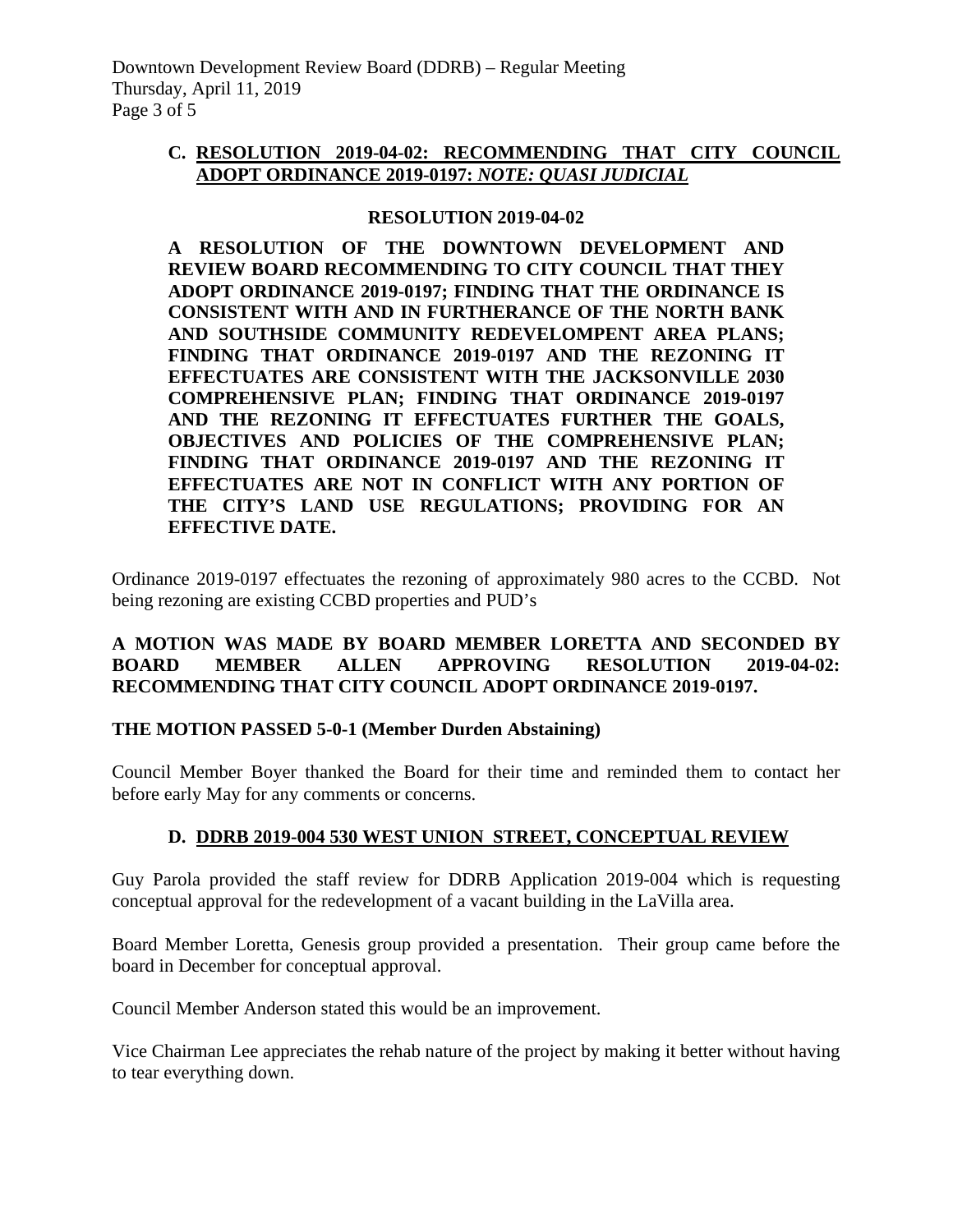Downtown Development Review Board (DDRB) – Regular Meeting Thursday, April 11, 2019 Page 4 of 5

Board Member Davisson stated that the site is almost identical to the Goodyear.

# **A MOTION WAS MADE BY BOARD MEMBER LEE AND SECONDED BY BOARD MEMBER DAVISSON RECOMMENDING CONCEPTUAL APPROVAL OF DDRB APPLICATION 2019-004 WITH THE FOLLOWING RECOMMENDATIONS:**

- (1) A knee wall with faux wrought iron style fencing be constructed along Union Street, similar to the one to the site's east. Further, the knee wall and faux wrought iron fencing should be extended along the site's Broad Street frontage as well. The existing sidewalk widths are not to be reduced.
- (2) The applicant provide perimeter landscaping along its west (Broad Street) side that meets the minimum landscaping requirements; the applicant provide an alternative landscape plan, subject to DDRB approval.
- (3) The applicant provide an alternative landscape plan for the site's north (Union Street) frontage that incorporates shade trees, recognizing that a previous recommendation by staff for a knee wall may hinder an ability of the applicant to meet landscaping requirements.
- (4) Should minimum landscaping requirements along the site's eastern boundary no be met, the applicant will provide an alternative landscaping plan for DDRB approval.
- (5) The dumpster is to be screened and enclosed so as to not be visible from a right-ofway or an ADJOINING PROPERTY.

### **The Motion passed 5-0-0**

### **III. INFORMATION ITEMS**

Glenn Weiss, Director of the Public Art Program with the Cultural Council and Mason Martin Project manager provided a presentation of the DIA Urban Art Façade and Streetscape program.

### **A MOTION WAS MADE BY BOARD MEMBER LEE AND SECONDED BY BOARD MEMBER LORETTA APPROVING DESIGN APPROVAL OF MURAL BY YA L'FORD FOR EAST INDEPENDENT DRIVE WITH THE FOLLOWING CONDITION:**

**1. THAT THEY INVESTIGATE THE EXTENSION OF THE ARTWORK TO THAT SUPORTING COLUMN INSTEAD IT IS EXTENDED THERE IF FEASIBLE.** 

### **THE MOTION PASSED UNANIMOUSLY 6-0-0.**

**IV. OLD BUSINESS** NONE